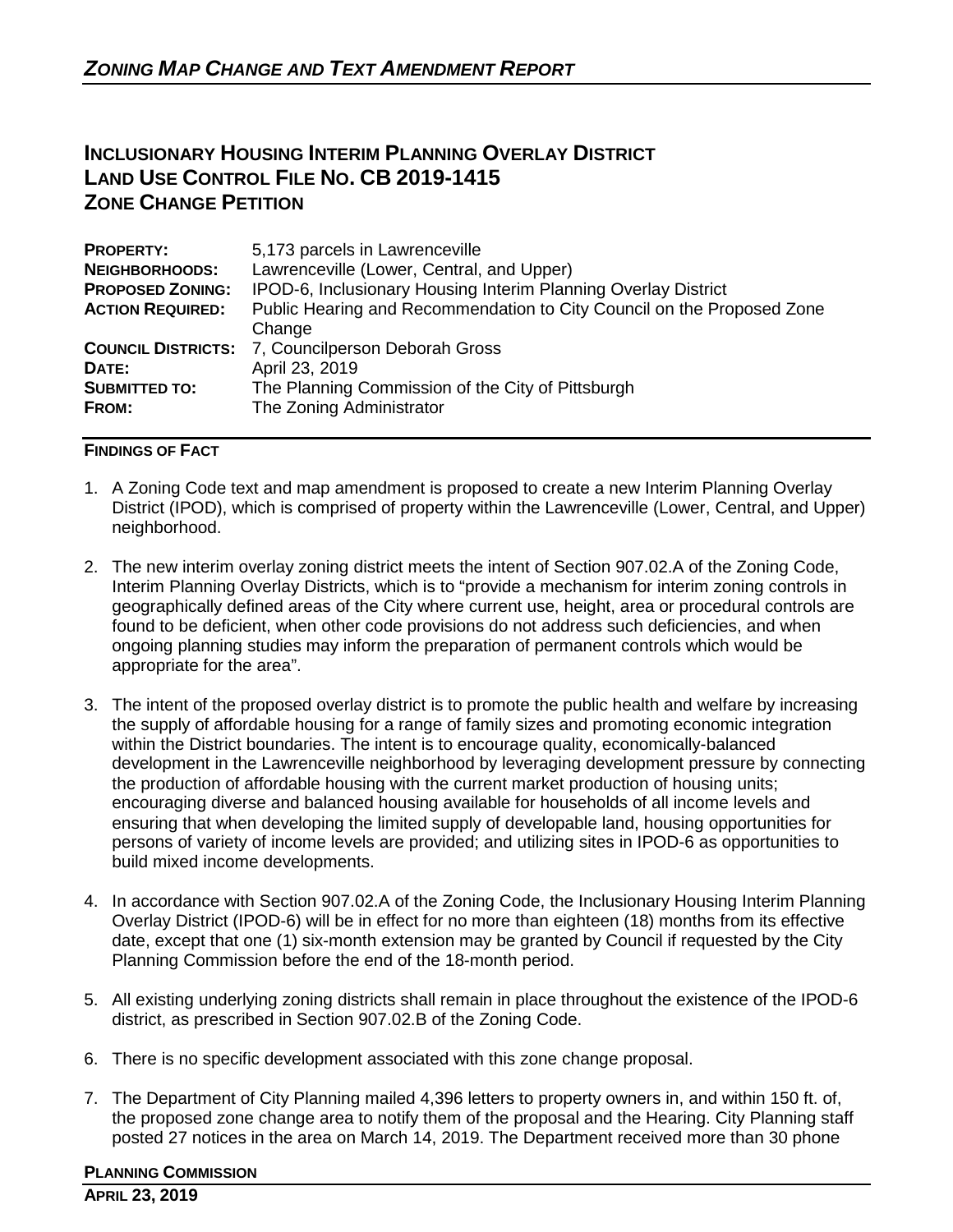calls from property owners; and 326 written or emailed responses from property owners, a response rate of 7.4%. Of the written or emailed responses, 176 were opposed (54%), 146 were in favor of the proposal (44%), and 6 responses had no indication (2%).

- 8. In conjunction with Lawrenceville United, the Department of City Planning presented information about Inclusionary Housing as well as the proposed IPOD-6 at three public meetings, on September 25<sup>th</sup>, 2018; October 17<sup>th</sup>, 2018; and November 5<sup>th</sup>, 2018, with more than 70 people in attendance at each.
- 9. The Inclusionary Housing IPOD will apply to:
	- a. New construction, substantial improvement, or adaptive reuse of one or more buildings that collectively contain 20 or more dwelling units, one (1) or more zoning lots marketed as a single or unified project, sharing common elements or common financing, or comprising a part of a planned development;
	- b. New construction, substantial improvement, or adaptive reuse of one or more buildings that collectively contain 20 or more sleeping rooms within a Multi-Suite Residential use, one (1) or more zoning lots marketed as a single or unified project, sharing common elements or common financing, or comprising a part of a planned development;
	- c. New construction, substantial improvement, or adaptive reuse of one (1) or more buildings that collectively contain any combination of 20 or more dwelling units and sleeping rooms within a Multi-Suite residential use, one (1) or more zoning lots marketed as a single or unified project, sharing common elements or common financing, or comprising a part of a planned development.
- 10. The Inclusionary Housing IPOD creates the following standards for on-site units that will apply to all applicable development:
	- a. Only Eligible Households may qualify for initial occupancy in an inclusionary zoning unit;
		- (1) Households residing in Inclusionary Rental Units must provide annual documentation of income and household composition, and must vacate the unit in the event that household income exceeds 80% of Area Median Income.
	- b. Before an Inclusionary Rental Unit is issued a Certificate of Occupancy, it must either:
		- (1) Record a deed restriction allowing the City and Eligible Households to enforce on-site inclusionary standards and implementing regulations, or
		- (2) Enter into a master lease of the unit with an Affordable Housing Provider for the entire Affordability Term.
	- c. Before an Inclusionary Owner Occupied Unit is issued a Certificate of Occupancy, it must either:
		- (1) Record a deed restriction allowing the City and Eligible Households to enforce on-site inclusionary standards and implementing regulations, obliging owner-occupancy of the unit and restricting additional debt that can be secured against the property, or
		- (2) Sell the unit to a Community Land Trust.
	- d. Inclusionary units must satisfy the Allowable Pricing criteria set forth in 907.02.K.4.
	- e. A minimum of 10% of units shall be inclusionary if they are provided on-site. When this yields a fraction, the number of units shall be rounded up to the nearest whole unit.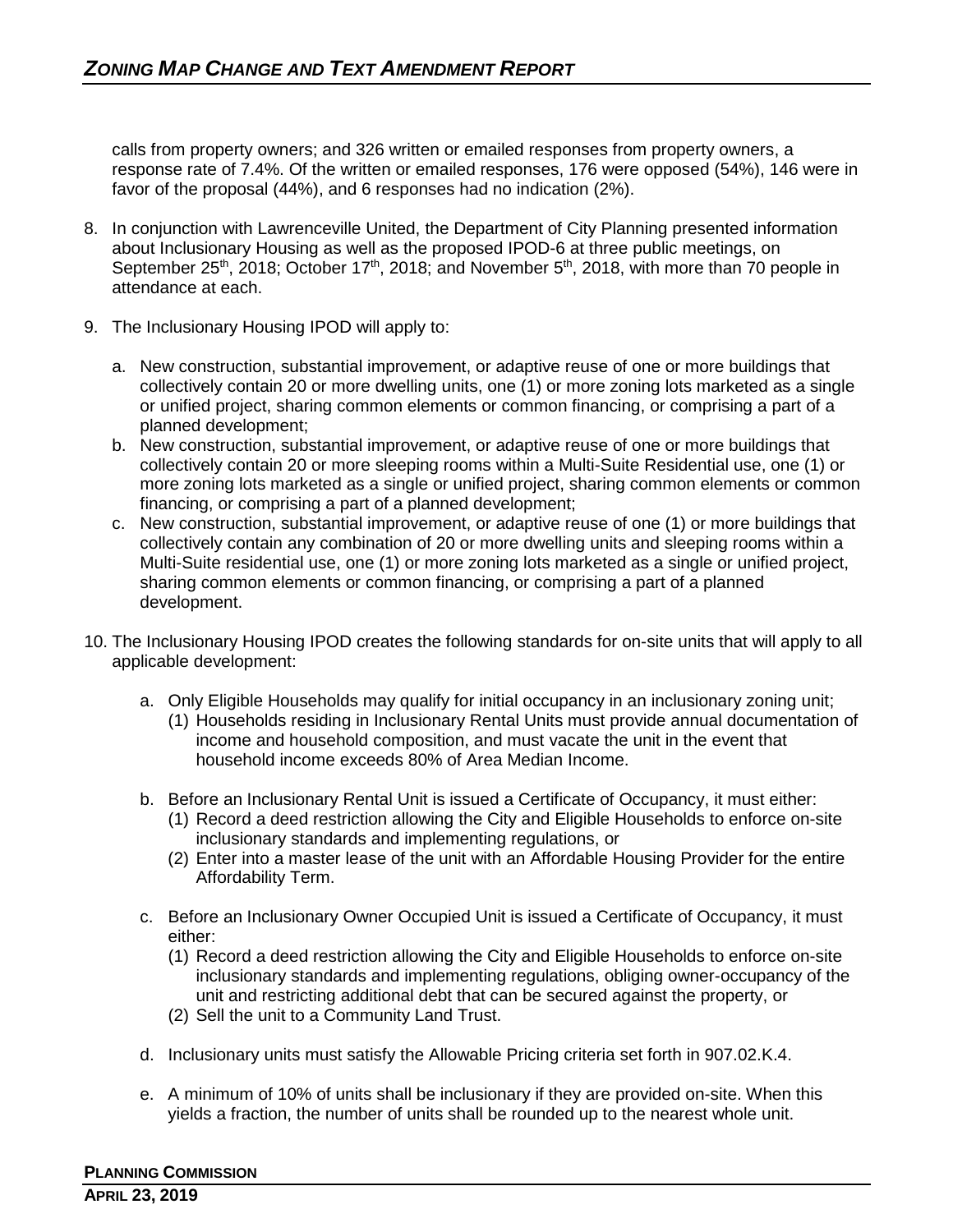- f. Rental and owner-occupied Inclusionary Units will remain affordable for a minimum of 35 years. This Term automatically renews for an additional 35 years if the Inclusionary Unit or any property containing an Inclusionary unit is sold during the Affordability term.
- g. Inclusionary housing units must be integrated within, and distributed throughout, each building, except for:
	- (1) They are not required to be placed on the top floor in buildings of less than six (6) stories.
	- (2) In buildings of six (6) stories or more, units are not required to be placed on the top three (3) floors.
- h. On-site inclusionary units shall be equivalent to market-rate units within the building in all ways, including appliances, finishes, and square footage.
- i. Core building amenities, such as a gym, pool or parking space, must be shared with residents of inclusionary housing units, with no additional charges unless any resident could subtract those charges from their rent.
- j. The percentage of inclusionary units that are also family–sized shall be equal to or greater than the percentage of market-rate units that are family-sized.
- 11. The Inclusionary Housing IPOD allows inclusionary units to be constructed off-site as a Special Exception, if it is not feasible to provide them on-site.
- 12. The Inclusionary Housing IPOD creates the following standards for off-site units that will apply to all applicable development:
	- a. A minimum of 12% of the subject property's number of units shall be Inclusionary Units.
	- b. The applicant must have site control or an agreement with an entity that has site control.
		- (1) With respect to rental housing, the applicant must own a controlling interest in the off-site development or provide evidence of an enforceable commitment to contribute \$200,000 or more per Inclusionary Unit.
		- (2) With respect to owner-occupied housing, the Applicant must either own the land and do the development, or provide evidence of an enforceable commitment to contribute \$200,000 or more per Inclusionary Unit.
	- c. The off-site units shall be located no more than one quarter (1/4) mile from the subject site, and within City limits.
	- d. The off-site property must have comparable transit service as the subject site, evaluated by distance from transit stop(s) via networked walkshed, number of routes available and frequency of service.
- 13. In accordance with Section 922.05.F, the Planning Commission shall review Zoning District Map or Zoning Code text amendments based on the following criteria:
	- a. The consistency of the proposal with adopted plans and policies of the City;
	- b. The convenience and welfare of the public;
	- c. The intent and purpose of the Zoning Code;
	- d. Compatibility of the proposal with the zoning, uses and character of the neighborhood;
	- e. The suitability of the subject property for the uses to which it has been restricted without the proposed zoning map amendment;

## **PLANNING COMMISSION**